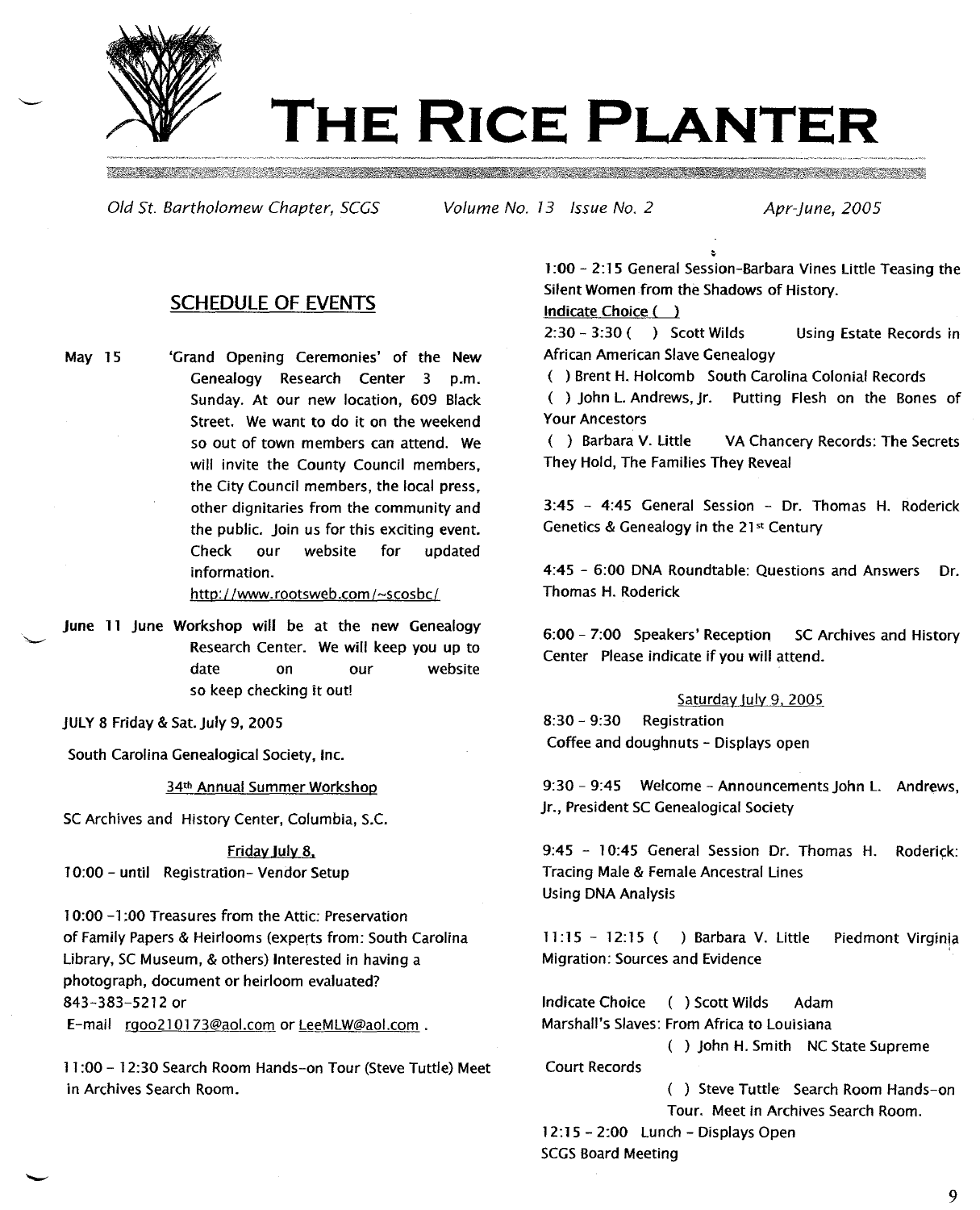2:00 - 3:00 General Session Barbara Vines Little: Documents & Books on the Web

- 3:30 4:30 ( ) John H. Smith Unalienable Rights Denied: NC & SC laws Concerning Slave, Free Persons of Color and Native Americans
- Indicate Choice ( ) Tom Doyle Mapping Your Roots: GISTechnology and Genealogy

( ) Terry Leverette Software: Family Legacy Genealogy Program

( ) Roy Tryon & Threatened Heritage: Confronting the Problem of Public Documents for Sale

Pre-registration 2005 Summer Workshop, July 8 & 9, 2005 Save \$5.00 if pre-registered before June 30

Name\_\_\_\_\_\_\_\_\_\_\_\_

Address City \_ State\_\_\_\_\_\_\_Zip\_\_\_\_\_\_\_\_\_\_\_\_\_

SCGS Member  $#$ <sub>\_\_\_\_\_\_\_\_\_\_</sub> Member of which SCGS Chapter \_\_\_\_\_\_\_\_\_\_

Non-Member

Pre-registration Fees (Save \$5) SCGS Member- \$25.00 Non-member- \$30.00 Catered lunch- \$9.25

Amount Enclosed \_ Remit to: SCGS2005 Summer Workshop, PO Box 175, Hartsville, SC 29551

Information available at- 843-383-5212 www.scaen.ora Conference Hotel- Courtyard by Marriott, Columbia, NE, 111 Gateway Corporate Blvd., Columbia. Phone - 803-736-3600. Please reserve your room by June 16, 2005. Mention SC Genealogical Society.

# **SCHEDULED MEETING DATES 2005**

- May 15 Grand Opening Ceremonies
- June 11 Annual Genealogy Workshop
- September 11 Harriet Cheves Lelant, The Huguenot Society of South Carolina

October 9 Speaker

November 13 Speaker

December 11 Business Meeting

# **CHAPTER PUBLICATION FOR SALE**

Be sure to purchase your copy of Judy Ballard's Internal Revenue Assessment lists for South Carolina,

Colleton District, SC 1864-1866. Send your check of \$10.00 plus \$2.50 shipping to the chapter's address.

Other publications for sale:

- Researching Family History.
- Cemeteries of Lower Colleton County (only 2 copies left).
- Live Oak Cemetery
- **IRS- Colleton District**

You need to contact Judy Ballard or Sherry Cawley at the chapter's address, for cost of the book and shipping. Don't miss your copy.

# **DONATIONS TO THE OLD ST. BARTHOLOMEW ARCHIVES**

"Captain William Fuller of Maryland and SC" by Virginia Shaffer was donated by John and Joan Hiott in memory of Mr. Leon Fredrick Shealy, father of Bobbie Hiott.

"Cuban Confederate Colonel-The Life of AmbroSio Jose' Gonzales" by Antonio Rafael De la Cova donated by Old St. Bartholomew Chapter in memory of Mr. Leon Fredrick Shealy.

## **GENEALOGY RESEARCH CENTER**

The Genealogy Research Center Is now a reality. We opened the center April 20. Thank you to everyone for your hard work and time. Phenomenal! To date we need volunteers to work the center for May. We have four hour shifts 9 a.m.  $-1$  p.m. and 1 p.m. 4 p.m.  $\ldots$  You will work in groups of two people per shift. If you are a member and would like to volunteer your time, please contact Sherry Cawley or Judy Ballard for dates and more information about signing up. Located at 609 Black Street. Two rooms will be the Genealogy Research Center and open to public. The third room will be the Chapter Office. The see chapter website for more information.

## **MEMBERSHIP**

If you haven't sent your dues to Judy Ballard yet, they are still \$20.00 for an individual, \$25.00 for a family and \$15.00 as an associate if you are a member of another chapter of SCGS.

10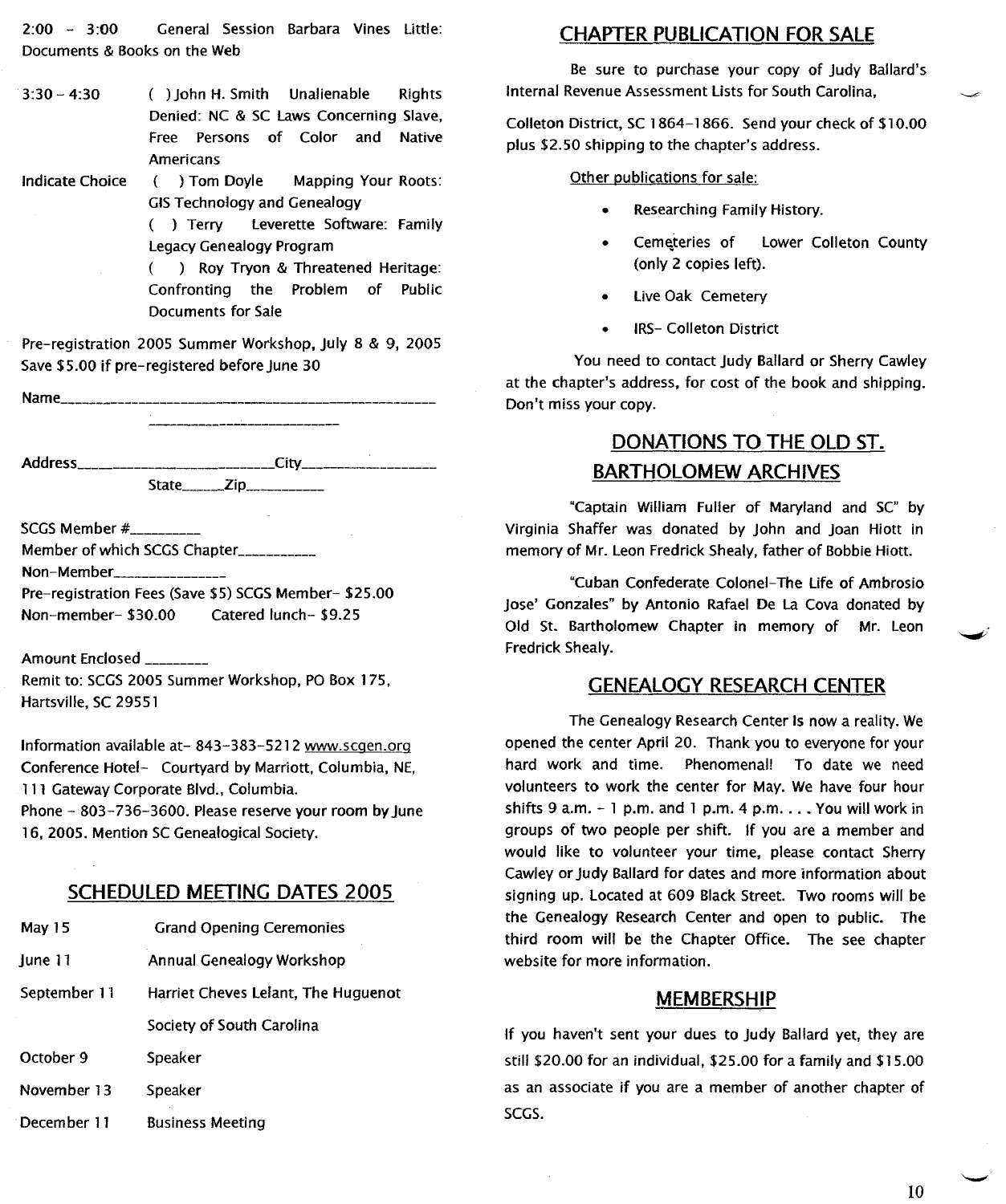# **GENEALOGICAL RESEARCH TERMINOLOGY**

Abstract- Summary of important points of given text, especially deeds and wills.

Accordant-(with) agreeing.

Administration (of an estate) - The collection, management and distribution of an estate by proper legal process.

Ae. - (Iatin) Aged; Aet, "aetatis suae": at the age of.

ASCII- American Standard Code for Information Interchanged - type of file on a computer that is usually readable/writable by most word processors.

Banns- Public announcement of intended marriage, usually read in church on three successive Sundays.

Base born- born out of wedlock or of low parentage.

Bequeath- To give personal property to a person in a will. Noun: bequest.

Bordar - a small-holder, usually on the outskirts of a village. Buried, partly - indicates the heart is buried in one place and the body in another, usually by directions of a will.

Cascading Pedigree Chart- A series of pedigree charts that span multiple generations for an individual and then for each person in the last generation of the first chart.

Consanguinity - Blood relationship.

Cottar - A small holder.

Cousin German - First cousin.

Circa - about or approximately; usually referring to a date. Decedent - A dead person.

Declaration of Intention-First paper, sworn to and filed in court, by an alien stating that he wants to be come a citizen. Descendant - A person who descends from another given

person.

Emigrant - A person leaving a country and moving (permanently) to another.

Enumeration - Listing or counting, such as a census.

Epitaph-An inscription on or at a tomb or grave in memory of the one buried there.

Et AI - Latin for "and others".

Et Ux - Latin for "and wife"

Executrix - Feminine form of Executor

Franklin, State of - An area once known but never officially recognized and was under consideration from 1784-1788 from the western part of North Carolina.

# **ANCESTOR CHARTS & FAMILY GROUP SHEETS**

It's exciting when chapter members begin to respond to our requests. We feel it is very important to have family group sheets from every member. Please add yours to our chapter archives! We will print new ones in future issue so get yours mailed in now.

## **Cemetery Information**

This information was taken on 6/26/04, by Judy Long, Myrtle linder, and Judy Ballard. Memorial Baptist Cemetery located on May Street in St. George. SC,which is in Dorchester Co. Eight graves in cemetery at this time.

Name: Mary Przyborowski

Born: Nov. 12, 1813

Death:\_March 28, 1877 Additional information: She was a member of the Baptist Church. May she rest in peace till resurrection morning.

Name: Joseph Marion Przyborowski Born: no date Death: March 21, 1877 age 68 years Additional information: He was a member of the Baptist church and an honest man.

Name: Mary Murray Born: July 29, 1867 Death: Aug. 31, 1869 Father: Emory Mother: Louisa Murray

Name: James George Born: Dee. 27, 1789 Death: May 10, 1867

Name: Little Emory Murray Born: July 16, 1869 Death: Nov. 9 1875 Father: Emory Murray Mother: Louisa Murray

Name: Otto P. Parler Born: no date Death: June 7, 1878 Age: 4 years 4 months, 27 days Father: L. E. Parler Mother: C. R. Parler

Name: S. Lula Parler Born: no date Death: Oct 29, 1870 age 8 yrs. 11 months 7 days Father: L. E. Parler Mother: C. R. Parler

Name: Little Mollie Utsey Born: no date Death: Oct. 8, 1870 age 4 yrs. 8 months 15 days Father: W. S. Utsey Mother: M. F. Utsey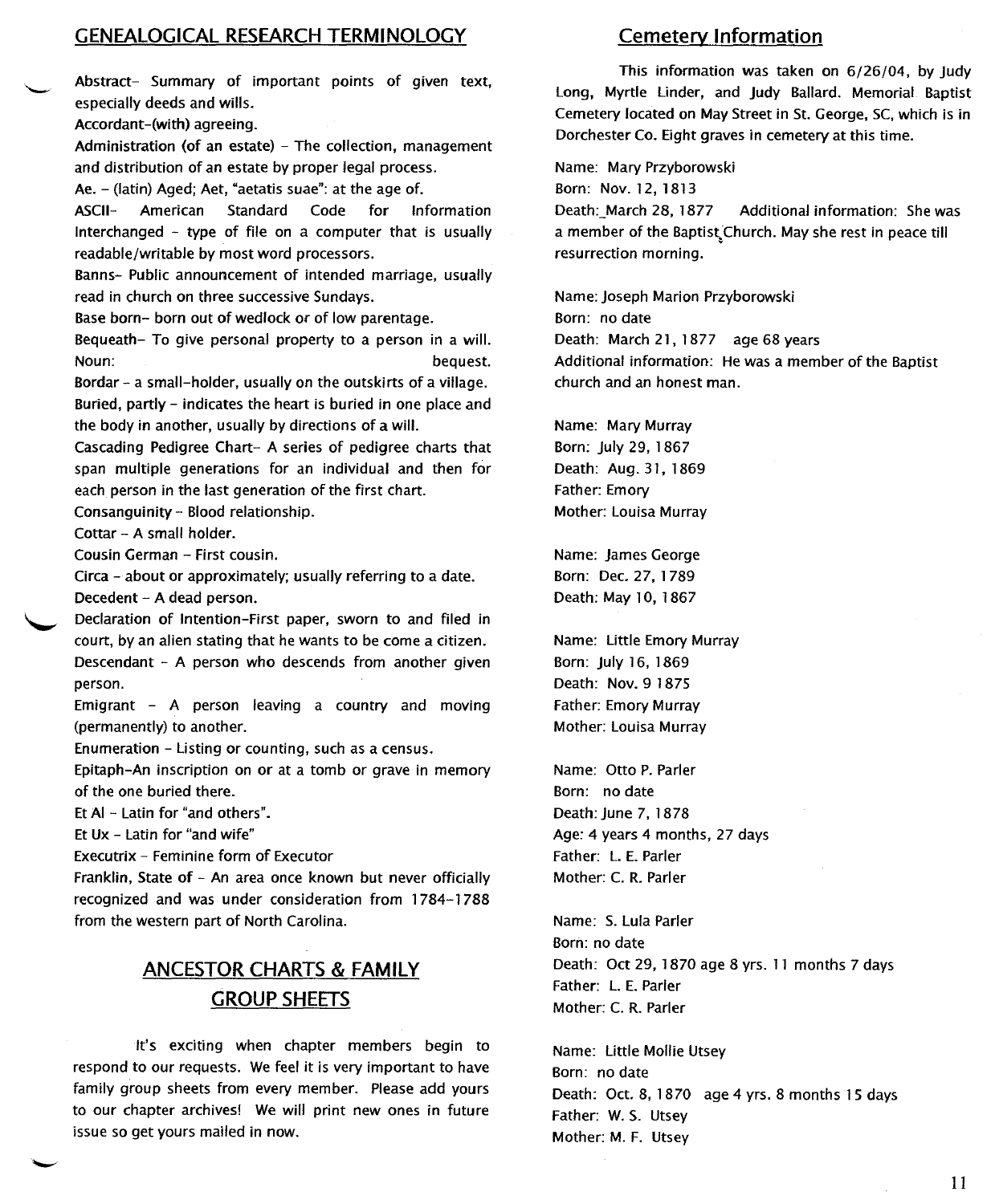## **OTT Funeral Home Notices Part IV**

Myrtle Linder has graciously donated the list of funeral files copied from the Ott Funeral Home in Branchville, Orangeburg Co. Many of these people have ties in Colleton County.

Where Born: Ariton, Ala. Where Born: Ala. Where Born: Ala Name: Lola D. Hardwick Where Living: Branchville Death Date: Nov. 4, 1962 Birth Date: May 14, 1886 Cem: Ott Father: William J. DuBose Mother: Mary Clark

Birth Date: June 22, 1885 Where Born: Colletor Where Born: Colleton Where Born: Colleton Name: May Francis Wilson Where Living: Ruffin Death Date: Nov. 23, 1962 Cem: Ruffin Baptist Father: Bax? Robertson Mother: Mary Wilson

Where Born: Smoaks Where Born: Smoaks Name: Mary M. Robertson Where Living: Smoaks Birth Date: Sept. 1898 Death Date: Nov 23. 1962 Spouse: Bartow Robertson Cem: Smoaks Baptist Father: Jacob Fender Mother: Carrie Carter

Name: Howard O. Murray Where Living: Grover Occupation: Ret. Farmer Birth Date:? Where Born: Grover Death:? Cem: Utsey Father: John H. Murray Where Born: Grover Mother: Ada Westbury Where Born: Grover

Name: Flossie Mae McCracken Where Living: St. George Date of Death: Dee. 2/3, 1962 Date of Birth: Oct. 17, 1883 Where Born: Grover Cem: Ott Father: Wesley Baxter Mother: Annie Utsey Where Born: Grover

Name: George D. Warren Where Living: Smoaks Occupation: Farmer Where Born: Smoaks

Death: Dee. 1, 1962 Date of Birth: (1876) Cem: Smoaks Baptist

Name: Fannie E. McAlhany Where Living: Branchville Birth Date: May 27, 1889 Death Date: Dec. 2, 1962 Cem: McAlhany Father: Charles McAlhany Mother: Anna Hutto

Where Born: Branchville Where Born: Reevesville

Name: M.M. Moore Where Living: Reeseville Occupation: Ret. Farmer Birth Date: 1883 Death Date: Dec. 26, 1962

Name: Edith S. Smith Where Living: Smoaks Death Date: Dec. 31, 1962 Date of Birth: Feb 20, 1879 Where Born: Smoaks Cem: Smoaks Baptist Father: William Wightman Smoak Where Born: (Smoaks) Mother: Jane Padgett

Where Born: Smoaks Birth Date: July 5, 1889 Where Born: Reevesville Name: William F. Walters Where Living: Branchville Death Date: Jan. 5, 1863 Father: J. Z. Walters Mother: Ethel Metts

Where Born: Reevesville Where Born: Reevesville

Name: Sallie Edwards Myers Where living: South Hampton, NY Death Date: Jan. 20, 1963 Date of Birth: Sept. 1, 1880 Where Born: Branchville Cem: Ebenezer United Meth. Father: Fredrick D. Edwards Where Born: Branchville Mother: Lovie Shuler Where Born: Bowman

Name: William Shuler Where Living: Bowman Occupation: Ret. Farmer Birth Date: 1874 Where Born: Grover Death Date: Jan. 26, 1963 Father: William Shuler Mother: Margaret Rebecca Dukes

Name: Bartow Robertson Where Living: Smoaks Occupation: Retired Merchant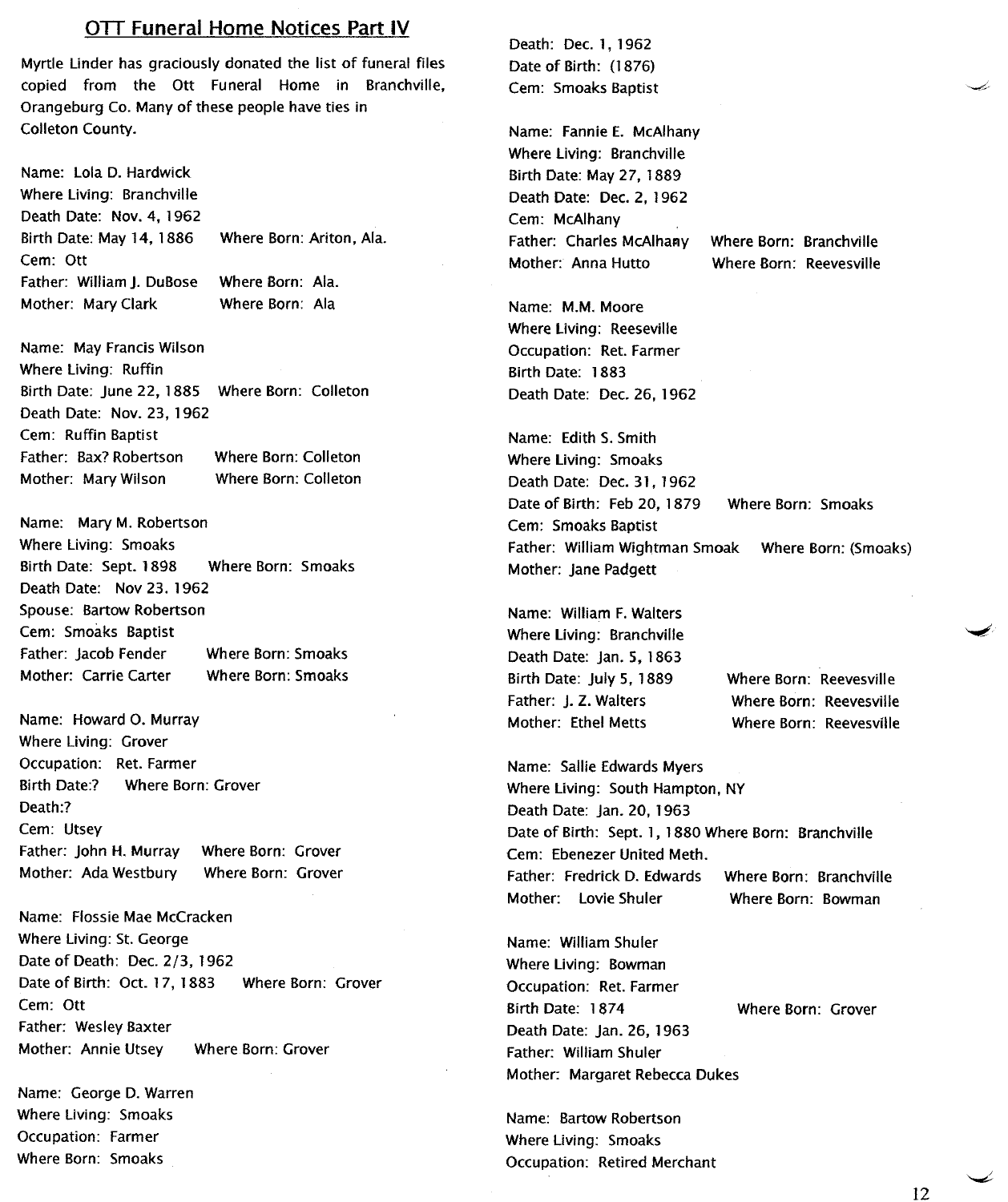Father: Mattie Robertson Where Born: Smoaks Cem: (Shilo United Meth.) Father: George M. Bozard Mother: Ora Flake Name: Hattie E. Strickland Date of Death: Feb1, 1963 Where Born: Smoaks Where Born: Smoaks Name: George W. Hill Cem: Ott Mother: Elviriah Fabian Where Born: Branchville Where Born: Branchville Mother: Sarah Peach Where Living: Smoaks Occupation: Farmer Spouse: Ruby Warren Cem: Hagan Armed Forces: WWI Where Born: Where Born: Branchville Where Born: Branchville Name: Agnes B. Neal Father: Charles Bruce Mother: Emma Conner Name: Sula G. Berry Cem: Ott Father: Abner B. Garis Name: Jessie B. Myers

Date of Death: March 7/27,1963 Date of Birth: Sept. 15, 1941 Where Born: Bowman

Where Living: Branchville Occupation: Ret. RR Shopkeeper Date of Birth: Feb.22, 1882 Where Born: Ridgeville Date of Death: May 5, 1963 Father: James H. Hill Where Born:

Name: Tena Lawson Williams Where Living: Reeseville Date of Death: May 19, 1963 Date of Birth: Aug. 11, 1890 Father: Paul A. Williams

Name: Harley Linder (Jr.) Date of Birth: April 27, 1896 Where Born: Midway (near Bamberg) Date of Death: May 26, 1963 Father: Harley B. Linder, (Sr.) Mother: Martha Ella Linder

Where Living: Branchville Date of Death: July 2, 1963 Date of Birth: Oct. 14, 1893

Where Living: Branchville Date of Death: July 13, 1963 Date of Birth: Oct. 30, 1878 Mother: Elizabeth Miley Spouse: Thomas B. Berry

Where Living: Branchville Occupation: School Teacher Where Born: Colleton Co

Where Born: Orbg. Co.

Where Born: Branchville

Where Born: Colleton Co.

Where Born: Colleton Co. Where Born: Smoaks

Mother: Annie l. Crosby Name: Viola I. Dukes Where Living: Branchville Date of Death: July 5/15,1873 Birth Date: Feb. 11, 1963 Where Born: Branchville Cem: Ott Father: Marion S. Gressette Mother: Isabel Ott

Cem: Smoaks Baptist

Spouse: Mary Fender

Mother: Ezzie Wilson

Where Living: Smoaks Where Born: Smoaks

Cem: Smoaks Baptist Father: Perry Smith

Born:? Death:?

Name: Henry A. Ferguson Where Living: Smoaks Occupation: Ret. Farmer Date of Death: Feb. 14, 1963 Date of Birth: May 4, 1886 Where Born: Barnwell Co. Cem: Buckhead Advent Christian Father: John Ferguson Where Born: Barnwell Co. Mother: Essie Lane Where Born: Barnwell Co. Armed Forces: WWI

Name: (Margaret) Maggie l. Heape Where Living: Branchville Date of Death: Feb. 21, 1963 Date of Birth: April 1887 Cern: Ott Father: Nathan G. Heape Mother: Laura B. Fairey Armed Forces

Name: James B. Turner Where Living: Branchville Death Date: March 10, 1963 Date of Birth: Oct 21, 1890 Where Born: Oakwood, SC Cem: (Ott) Father: William Turner Where Born: Mother: Emma Cushman Wife: (Martha Mattie Smith)

Name: Peggy Joyce Bozard Where Living: Branchville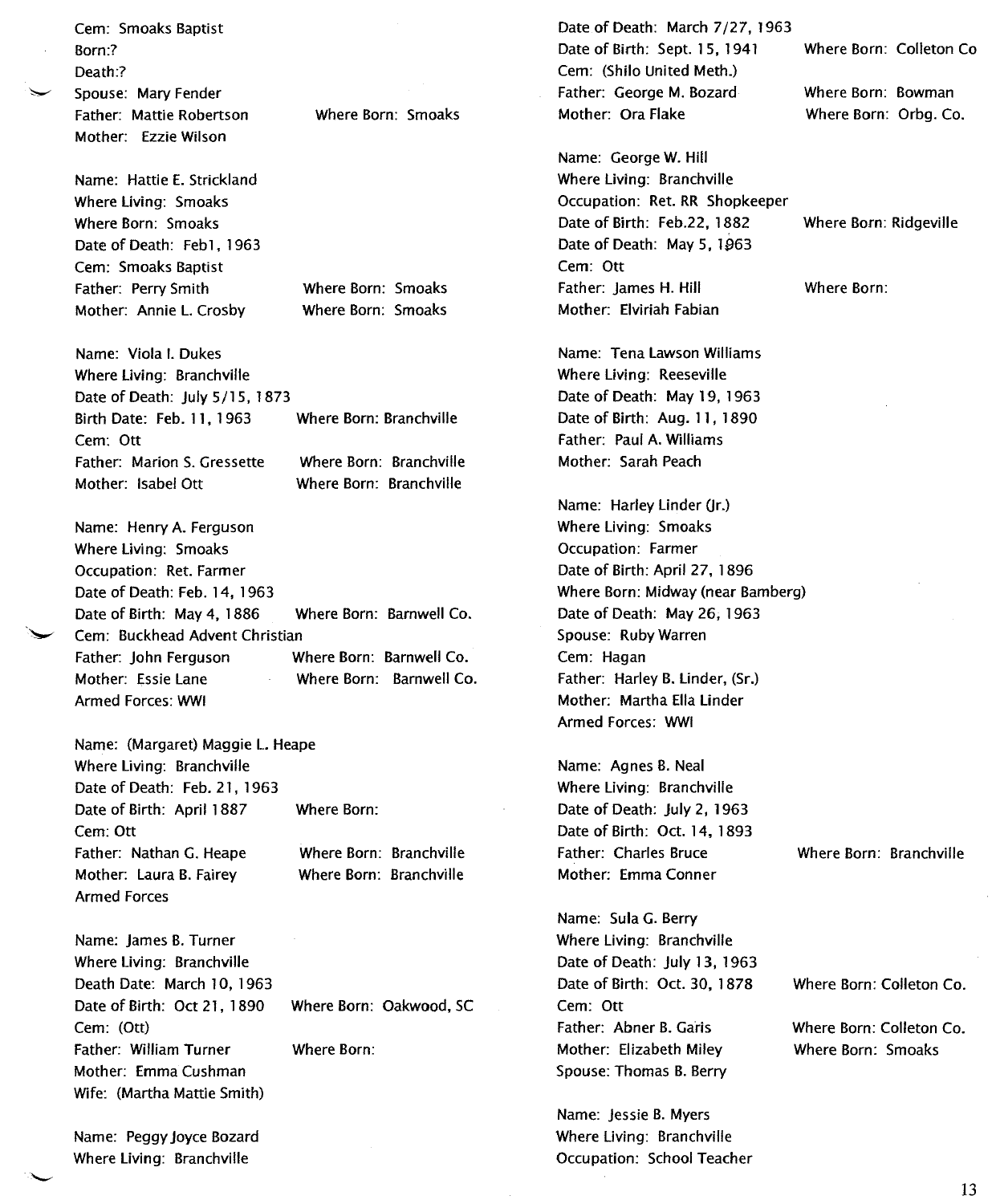Date of Death: July 28, 1963 Date of Birth: April 23, 1890 Cem: Thompson Father: Julius E. Easterlin Mother: Carrie Cook Spouse: Marion S. Myers

Where Born:

Where Born: Bowman Where Born: Bowman

Name: Joseph Duncan Carroll, Sr. Where Living: Smoaks Occupation: Ret. Merchant Date of Death: Sept. 14, 1963 Date of Birth: Feb. 11, 1884 Where Born: Smoaks Cem: little Swamp Father: Jim Carroll Where Born: Smoaks Mother: Effie Smoak

Name: Sam Walters Where Living: Reeseville Occupation: Ret. Farmer Date of Death: Sept. 18, 1963 Date of Birth: Feb. 8, 1875 Where Born: Father: William Walters Where Born: Reeseville Mother: Elizabeth Weeks

Where Born: Branchville Where Born: Branchville Where Born: Branchville Name: Miss Jimmie Cooner Where living: Branchville Date of Death: Sept. 27, 1963 Date of Birth: July 13, 1883 Cem: Ott Father: Andrew F. Cooner Mother: Susan Fairey

Name: Annie Bruce Where living: Reeseville Date of Death: Oct. 25, 1963 Date of Birth: April 23, 1882 Cem: Sardis Father: Irvin? Dukes Where Born: Reevesville Mother: Caroline Gramlin Spouse: Joseph Preston Bruce

Name: Ruff Gaskins Where Living: Branchville Date of Death: Oct. 31, 1963 Date of Birth: Oct. 10, 1889 Where Born: Branchville Cem: Edisto Baptist Father: Duncan Gaskins Mother: Mary Smoak Where Born: Branchville Where Born: Branchville

Name: Rudolph Myers Where living: Lodge Date of Death: Nov. 2, 1963 Date of Birth: Sept. 19, 1922 Where Born: Colleton Co. Cem: Carters Ford Baptist Church Father: Henry Myers Where Born: Orbg. Co. Mother: Lila Where Born: Orbg. Co.

Name: Oscar E. Wilson Where living: Branchville Date of Death: May 3, 1963 Date of Birth: March 20, 1893 Father: Tommy Wilson

Name: Thomas Albert Webster Where living: Smoaks Occupation: Ret. Farmer Date of Death: Nov. 12, 1963 Date of Birth: May 23, 1906 Cem: Tabernacle Meth. Father: Jim W. Webster Mother: Fannie Proveaux Spouse: Ettie Kinsey

Name: Lonnie Hall Where living: Branchville Occupation: Truck Driver Date of Death: Nov. 4, 1963 Date of Birth: Aug. 7, 1927 Father: Silas Hall Mother: Leila Perves?

Name: J. W. Fabre Where living: Summerville Date of Death: Nov. 20, 1963

Name: Sybil W. Edwards Where living: Newberry, SC Date of Death: Dec. 6, 1963 Date of Birth: June 10, 1930 Father: Raymond Warren Mother: Ginnie Mae R.

Name E. Garris Padgett Where Living: Smoaks Occupation: Auto Salesman Date of Death: Dee. 16, 1963 Date of Birth: Dec. 28, 1902 Father: J. (Scott) Padgett Mother: Mary Smith

Name: Annie Felder Where living: Bowman Date of Death: Dec. 26, 1963 Date of Birth: Jan. 19, 1982 Father: J. c. Funchess Mother: Elizabeth Smith

Where Born: Florence, SC

Where Born: Hartsville, SC

Where Born: Bamberg Co. Where Born: Bamberg Co.

Where Born: Where Born: Hartsville, SC

Where Born: Colleton Co.

Where Born: Smoaks Where Born: Smoaks

Where Born: Rowesville Where Born: Rowesville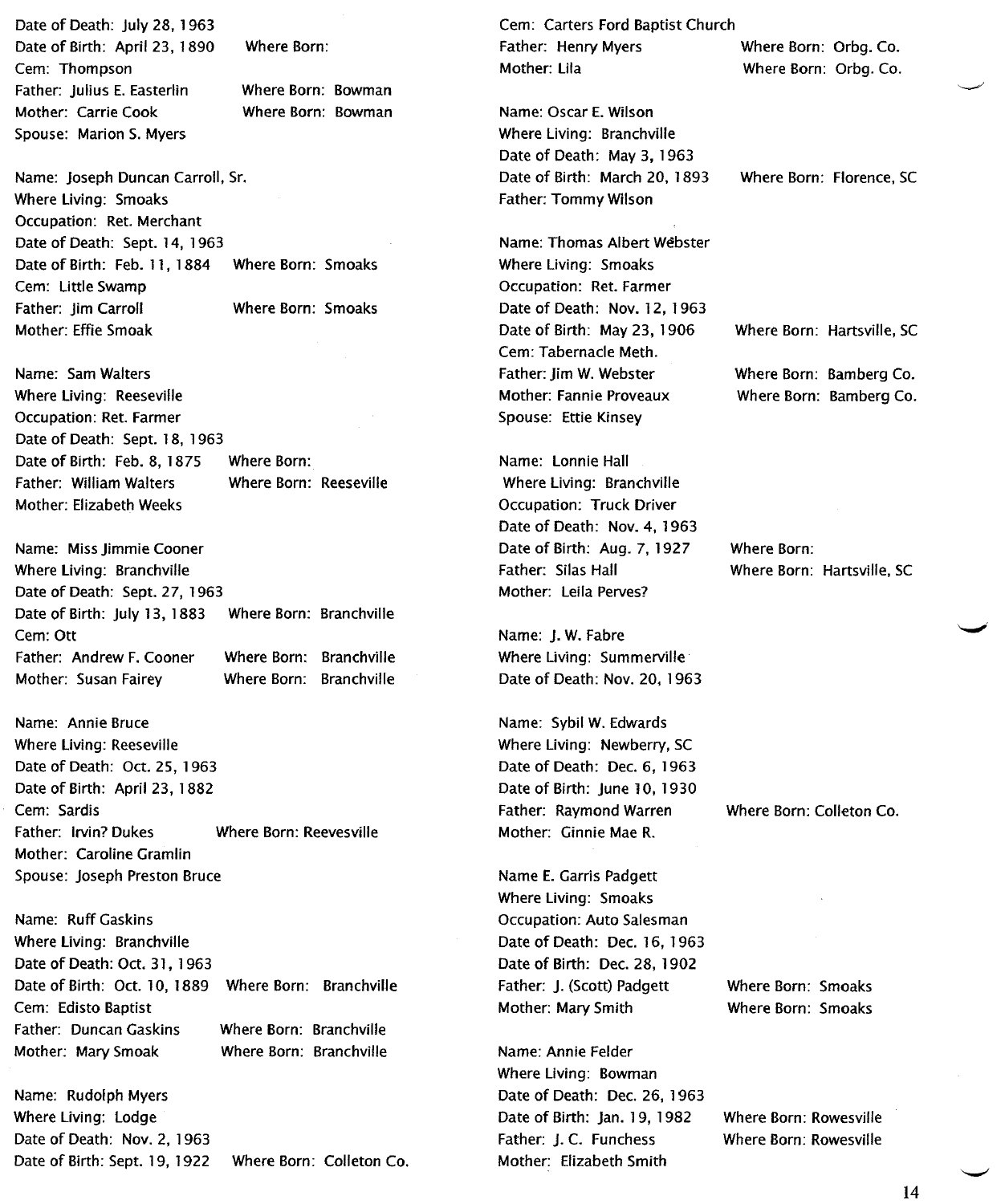Name: Ernest Ellis Where Living: Branchville Date of Death: Jan. 5,1964 Date of Birth: June 28, 1879 Where Born: Shelby, NC Occupation: Ret. RR Pump Repairman Cem: Ott Father Logan Ellis Mother: Mary Jane Turner

Name: Charles A. Wolfe Where Living: Charleston Armed Forces: SC PF CO A 118 INF WWII Date of Death: Fe4, 1964 Date of Birth: Dec. 23, 1905 Where Born: Charleston Cem: Ott Father: Charles A. Wolfe Mother: Ida Siegler

Name: Leslie F. Maxey Where Living: Walterboro Occupation: Ret. Farmer Date of Death: Feb. 2, 1964 Date of Birth: Dee. 6, 1911 Cem: Smoaks Baptist Father: Newton M. Maxey Mother: Wilhemina Wilson

Where Born: Smoaks

Where Born: Smoaks Where Born: Smoaks

Where Born: Smoaks Where Born: Smoaks Where Born: Smoaks Name: Joseph H 'Dote' Smith Where Living: Smoaks Occupation: School Teacher Date of Death: March 1, 1964 Date of Birth: April 20, 1880 Cem: Little Swamp Father: Joseph Howell Smith Mother: Ursula George

Name: Mrs. Bernie Dukes Where Living: Rowesville Date of Death: March 15, 1964 Date of Birth: May 9, 1882 Where Born: Summerville No further info.

Name: Jeff Carroll Where Living: Charleston Date of Death: March 29, 1964 Date of Birth: Oct. 3, 1899 Where Born: Smoaks Cem: Smoaks Baptist Father: Jeff M. Carroll Where Born: Smoaks Mother: Sabra J. Smoak

Name: Gladys Coleman Where Living: Smoaks Date of Death: April 20, 1964 Date of Birth: Oct. 16, 1893 Cem: Smoaks Baptist Father: T. R. Williams Mother: Laura Alice Smoak

Name: Maggie Knight Patrick Where Living: St. George Date of Death: April 20,1964 Where Born: St. George Cem: Indian Field

 $\ddot{\phantom{a}}$ 

Name: Katie B. Smith Where Living: Smoaks Date of Death: April 28,1964 Date of Birth: July 19, 1897 Occupation: Ret. Seamstress Cem: Smoaks Baptist Father: Joseph F. Bunton Mother: Dosia Murdaugh Spouse: Lucas Benjamin Smith To be continued......

Where Born: Hampton Co

Where Born: Hampton

## **FEDERAnON OF GENEALOGICAL SOCIETIES**

*Our chapter is a member of FGS. This means that any of our chapter members can take advantage of the benefits of FGS. Their yearly conference is one of the biggest in the genealogical world. http://wwwfas.ora*

## **INQUIRIES**

*From time to time we get inquiries by mail and over the internet If you are connected to any of the mentioned surnames, why don't you contact the person making the inquiry?*

*Flovd: I think I found my Great* - G. G. *Grandfather living in SC On the 1860 Census GA US Census for St Mary's P.* O. *in Camden Co. I did find him. Tho age* 24 *lumber cutter b. SC he can not read or write. His wife is listed as Elizabeth in the 1870 Census. She is* 21 *years old at this time. It goes on to list Sarah Elizabeth age* 4, *Mary age* 7. *My Great* G. G. *Grandmother not yet born, shows up with more siblings on the 7870 census: Harriett age* 8, *Lewis M. age* 7, *Nancy age 5, and James age* 2. *But Tho is not listed at all. I think he died young. They are now in what is known as Centerville but still Camden Co.* GA. *In the 7850 census he is not listed in* GA. *When we did the search it found him on p.227 of M432\_851 on line* 11 *in St Bartholomews Parish, Colleton Co. Elizabeth age 30, Tho's age* 12. *Does anyone know who they are? No father is shown. Is this my Thomas Floyd or is this the Thomas* A. *Floyd of Jessup,* GA. *Wayne Co. Who married Margaret Hopps? Any help or suggestions on this* would be great. Gail contact by email *embracer@fJineland.net*